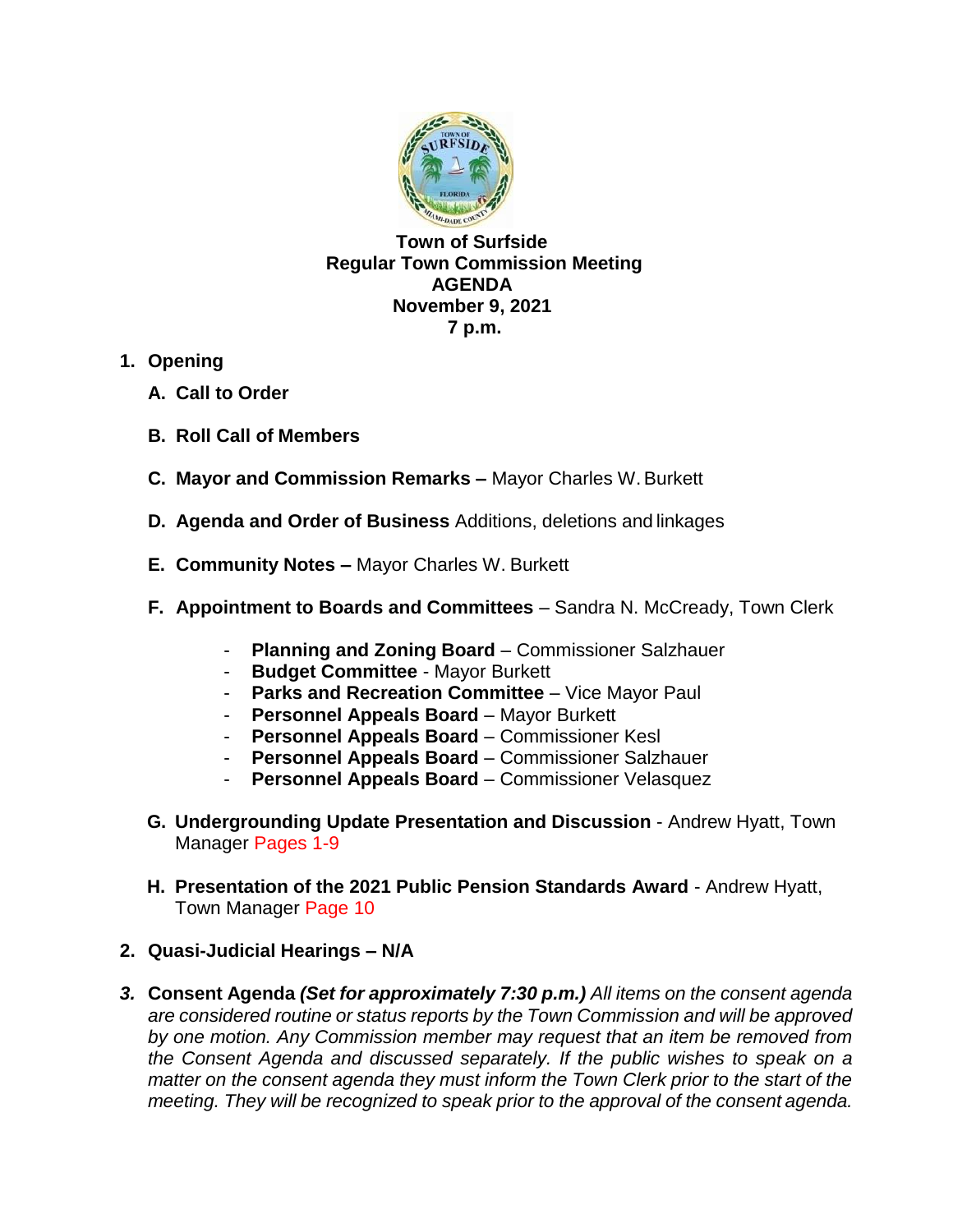- **A. Minutes**  Sandra N. McCready, MMC, Town Clerk Pages 11-118
	- June 25, 2021 Emergency Town Commission Meeting Minutes Zoning Code Workshop
	- September 13, 2021 Special Town Commission First Budget Hearing Meeting Minutes
	- September 14, 2021 Regular Town Commission Meeting Minutes
	- September 23, 2021 Special Commission Meeting Minutes
	- September 30, 2021 Special Town Commission Final Budget Hearing Meeting Minutes
	- October 12, 2021 Regular Town Commission Meeting Minutes
- **\*B. Town Manager's Report –** Andrew Hyatt, Town Manager Pages 119-129
- **\*C. Town Attorney's Report**  Weiss Serota, Town Attorney Pages 130-142
- **D. Committee Reports -** Andrew Hyatt, Town Manager Pages 143-184
	- August 23, 2021 Special Parks and Recreation Committee Meeting **Minutes**
	- September 30, 2021 Planning and Zoning Board Meeting Minutes
	- October 14, 2021 Planning and Zoning Board Zoning Code Workshop **Minutes**
- **E. Resolution Authorizing the Renewal of the Agreement with Thomson Reuters West Publishing for CLEAR Investigative Tool for Fiscal Years 2021-2024 -** Andrew Hyatt, Town Manager Pages 185-191

**A RESOLUTION OF THE TOWN COMMISSION OF THE TOWN OF SURFSIDE, FLORIDA, APPROVING THE RENEWAL OF AGREEMENT WITH THOMSON REUTERS WEST PUBLISHING CORPORATION FOR CLEAR INVESTIGATIVE TOOL FOR FISCAL YEARS 2022-2024; PROVIDING FOR AUTHORIZATION; PROVIDING FOR IMPLEMENTATION; AND PROVIDING FOR AN EFFECTIVE DATE.**

 **F. Resolution Authorizing Law Enforcement Mutual Aid Agreement between the Town of Surfside and the City of North Miami-** Andrew Hyatt, Town Manager Pages 192-203

**A RESOLUTION OF THE TOWN COMMISSION OF THE TOWN OF SURFSIDE, FLORIDA, APPROVING A VOLUNTARY COOPERATION AND OPERATIONAL ASSISTANCE MUTUAL AID AGREEMENT WITH THE CITY OF NORTH MIAMI; PROVIDING FOR AUTHORIZATION; PROVIDING FOR IMPLEMENTATION; AND PROVIDING FOR AN EFFECTIVE DATE.**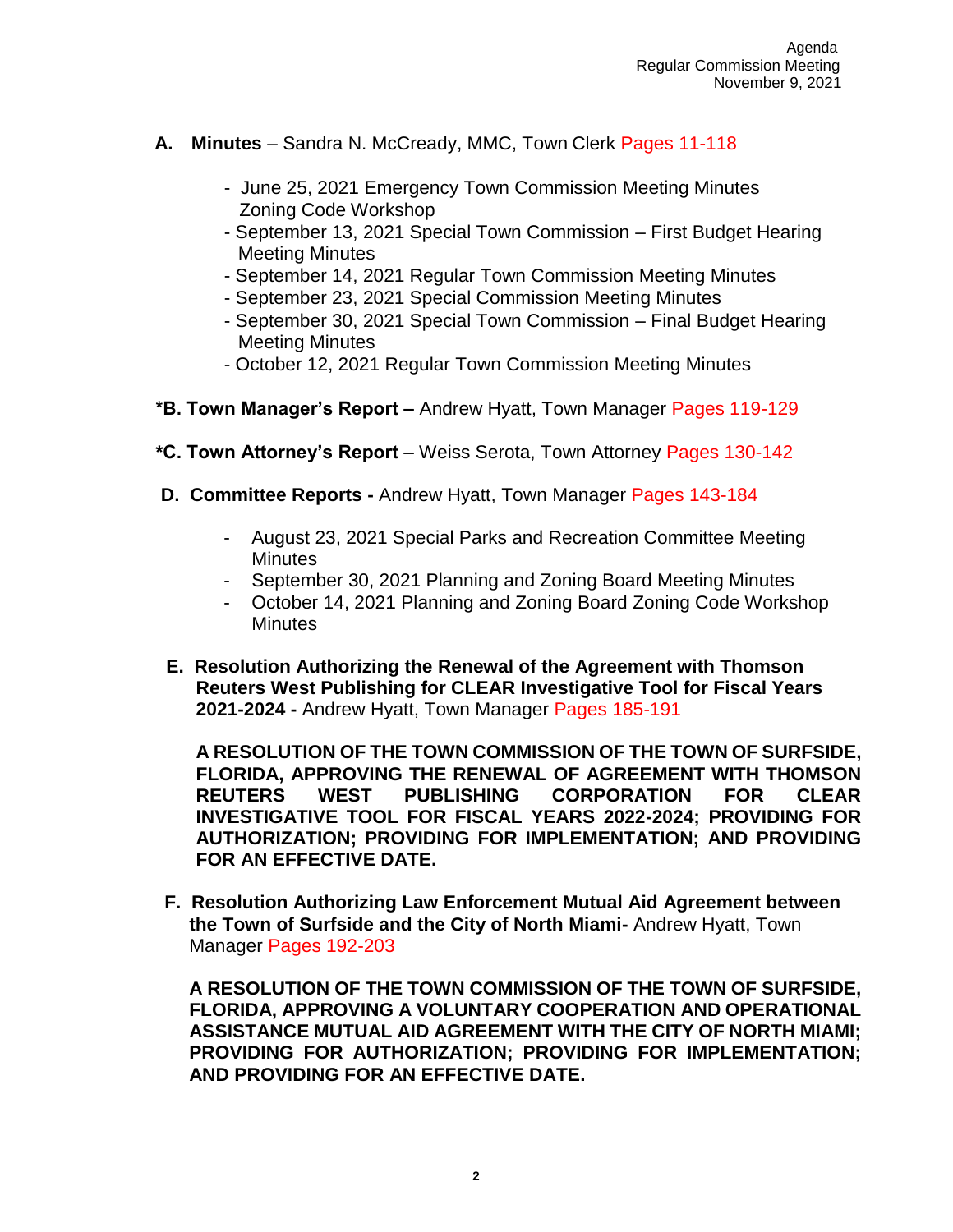**G. Resolution Authorizing Expenditure of Forfeiture Funds for FY 2021-2022 -** Andrew Hyatt, Town Manager Pages 204-209

**A RESOLUTION OF THE TOWN COMMISSION OF THE TOWN OF SURFSIDE, FLORIDA, APPROVING FISCAL YEAR 2022 POLICE FORFEITURE FUND EXPENDITURES; PROVIDING FOR AUTHORIZATION; AND PROVIDING FOR AN EFFECTIVE DATE.**

- **H. Approval of 2022 Regular Town Commission Meeting Dates and Agenda Deadlines –** Sandra N. McCready, Town Clerk Page 210
- **I. Authorization to Expend to Preserve Historical Town Documents** Sandra N. McCready, Town Clerk Pages 211-247

**A RESOLUTION OF THE TOWN COMMISSION OF THE TOWN OF SURFSIDE, FLORIDA, APPROVING THE PURCHASE OF SERVICES FROM KOFILE TECHNOLOGIES, INC. FOR PRESERVATION. ARCHIVAL AND DIGITIZATION OF HISTORICAL TOWN DOCUMENTS; FINDING THAT THE SERVICES ARE EXEMPT FROM COMPETITIVE BIDDING PURSUANT TO SECTION 3-13(6) OF THE TOWN CODE AS A SOLE SOURCE PROVIDER; AUTHORIZING THE TOWN MANAGER TO ENTER INTO A PURCHASE ORDER FOR SUCH SERVICES AND/OR AGREEMENT AS DEEMED NECESSARY BY THE TOWN ATTORNEY; PROVIDING FOR IMPLEMENTATION; AND PROVIDING FOR AN EFFECTIVE DATE.**

- **J. Robert Fisher Historic Designation by the Town of Surfside Proclamation Approval** - Andrew Hyatt, Town Manager Pages 248-249
- **K. Town Hall Fire Alarm System Upgrade -** Andrew Hyatt, Town Manager Pages 250-271

**A RESOLUTION OF THE TOWN COMMISSION OF THE TOWN OF SURFSIDE, FLORIDA, APPROVING THE PURCHASE OF A TOWN HALL FIRE ALARM SYSTEM UPGRADE FROM SCIENS BUILDING SOLUTIONS, LLC C/O EMPIRE FIRE SAFETY; FINDING THAT THE PURCHASE IS EXEMPT FROM COMPETITIVE BIDDING PURSUANT TO SECTION 3-13(7)F OF THE TOWN CODE AS A PUBLIC WORKS PURCHASE FOR TOWN FACILITY MAINTENANCE WORK; AUTHORIZING THE TOWN MANAGER TO ENTER INTO A PURCHASE ORDER AND/OR OTHER AGREEMENTS AS MAY BE APPROVED BY THE TOWN MANAGER AND TOWN ATTORNEY; PROVIDING FOR IMPLEMENTATION; AND PROVIDING FOR AN EFFECTIVE DATE.**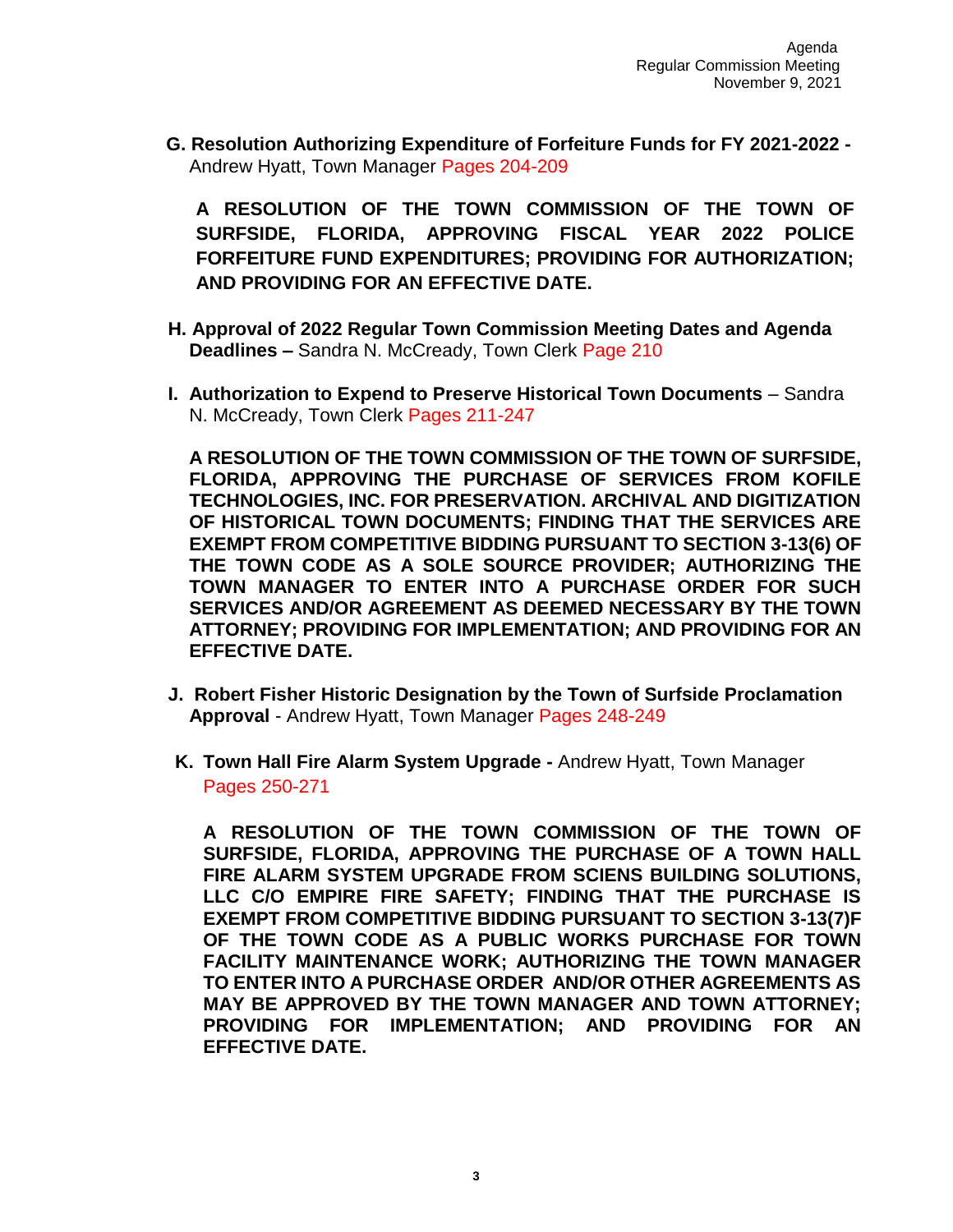**L. FY 2021 Budget Amendment Resolution No. 11-** Andrew Hyatt, Town Manager Pages 272-276

**A RESOLUTION OF THE TOWN COMMISSION OF THE TOWN OF SURFSIDE, FLORIDA, APPROVING THE PURCHASE OF A TOWN HALL FIRE ALARM SYSTEM UPGRADE FROM SCIENS BUILDING SOLUTIONS, LLC C/O EMPIRE FIRE SAFETY; FINDING THAT THE PURCHASE IS EXEMPT FROM COMPETITIVE BIDDING PURSUANT TO SECTION 3-13(7)F OF THE TOWN CODE AS A PUBLIC WORKS PURCHASE FOR TOWN FACILITY MAINTENANCE WORK; AUTHORIZING THE TOWN MANAGER TO ENTER INTO A PURCHASE ORDER AND/OR OTHER AGREEMENTS AS MAY BE APPROVED BY THE TOWN MANAGER AND TOWN ATTORNEY; PROVIDING FOR IMPLEMENTATION; AND PROVIDING FOR AN EFFECTIVE DATE.**

**M. Resolution Urging the Florida Service Commission to Reject or Reduce FPL's Proposed Rate Increase –** Vice Mayor Tina Paul Pages 277-280

**A RESOLUTION OF THE TOWN COMMISSION OF THE TOWN OF SURFSIDE, FLORIDA, URGING THE FLORIDA PUBLIC SERVICE COMMISSION (PSC) TO REJECT FLORIDA POWER** & **LIGHT'S (FPL) REQUEST FOR A BASE RATE INCREASE AND RATE UNIFICATION, AND TO REJECT THE PROPOSED MINIMUM MONTHLY CHARGE; PROVIDING FOR TRANSMITTAL; AND PROVIDING FOR AN EFFECTIVE DATE.**

**4. Ordinances**

*(Set for approximately \_9:00\_ p.m.) (Note: Good and Welfare must begin at 8:15)*

- **A. Second Reading Ordinances**
- **1. Ordinance to Amend Side Setback in H120 District**  Tony Recio, Town Attorney Pages 281-288

**AN ORDINANCE OF THE TOWN COMMISSION OF THE TOWN OF SURFSIDE, FLORIDA AMENDING THE TOWN OF SURFSIDE CODE OF ORDINANCES BY AMENDING SECTION 90-47, "YARDS GENERALLY, ALLOWABLE PROJECTIONS" AND SECTION 90-48 "MODIFICATION OF SIDE AND REAR YARD REGULATIONS" TO PROVIDE ALTERNATIVE SIDE SETBACK REQUIREMENTS IN THE H120 DISTRICT; PROVIDING FOR SEVERABILITY; PROVIDING FOR INCLUSION IN THE CODE; PROVIDING FOR CONFLICTS; AND PROVIDING FOR AN EFFECTIVE DATE.**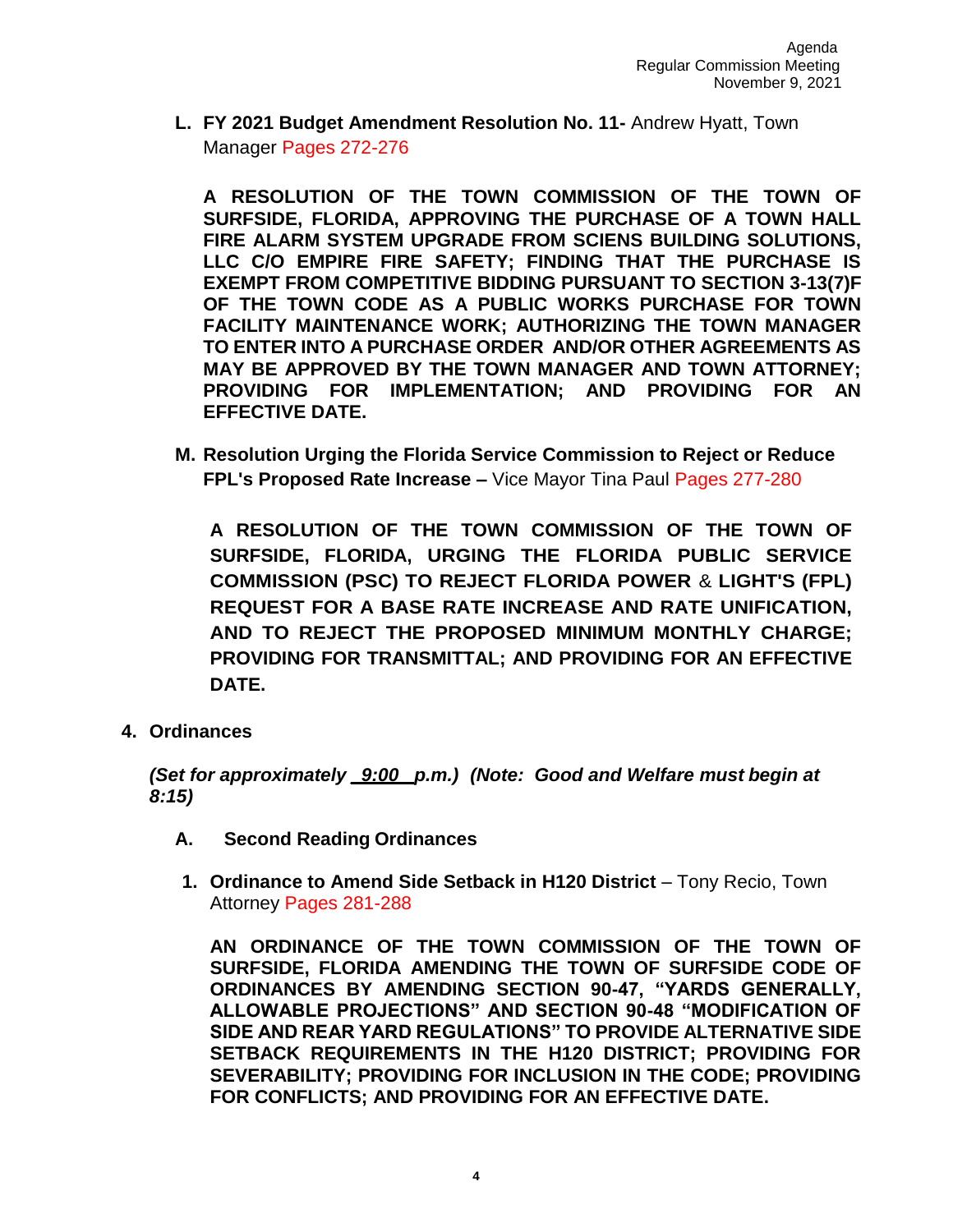*(Set for approximately N/A p.m.) (Note: Good and Welfare must begin at 8:15)*

**B. First Reading Ordinances**

*Welfare)*

- **5. Resolutions and Proclamations** *(Set for approximately 9:45 p.m.) (Note: Depends upon length of Good and*
	- **A. Champlain Towers South Collapse Investigation – Destructive Testing -** Andrew Hyatt, Town Manager Pages 289-292

**A RESOLUTION OF THE TOWN COMMISSION OF THE TOWN OF SURFSIDE, FLORIDA, APPROVING AND AUTHORIZING EXPENDITURE OF FUNDS TO KCE STRUCTURAL ENGINEERS PC FOR TASK 2 ENGINEERING ANALYSIS TO DETERMINE THE CAUSE OF THE CHAMPLAIN TOWERS SOUTH (CTS) BUILDING COLLAPSE AND DESTRUCTIVE TESTING NOT TO EXCEED THE AMOUNT OF \$1,500,000.00; PROVIDING FOR IMPLEMENTATION; AND PROVIDING FOR AN EFFECTIVE DATE.**

**B. FY 2022 Budget Amendment Resolution No. 1 -** Andrew Hyatt, Town Manager Pages 293-296

**A RESOLUTION OF THE TOWN COMMISSION OF THE TOWN OF SURFSIDE, FLORIDA, APPROVING BUDGET AMENDMENT NO. 1 FOR THE FISCAL YEAR 2022 BUDGET; PROVIDING FOR IMPLEMENTATION; AND PROVIDING FOR AN EFFECTIVE DATE.**

**C. Resolution in Support of the Sister Bays Program –** Vice Mayor Tina Paul Pages 297-301

**A RESOLUTION OF THE TOWN COMMISSION OF THE TOWN OF SURFSIDE, FLORIDA, EXPRESSING SUPPORT FOR THE SISTER BAYS PROGRAM AND URGING COASTAL COMMUNITIES THROUGHOUT THE COUNTY TO SUPPORT THE PROGRAM; ENCOURAGING THE MIAMI-DADE COUNTY BOARD OF COUNTY COMMISSIONERS TO DEVELOP A MEMORANDUM OF UNDERSTANDING FOR THE SISTER BAYS PROGRAM; PROVIDING FOR TRANSMITTAL; AND PROVIDING FOR AN EFFECTIVE DATE.**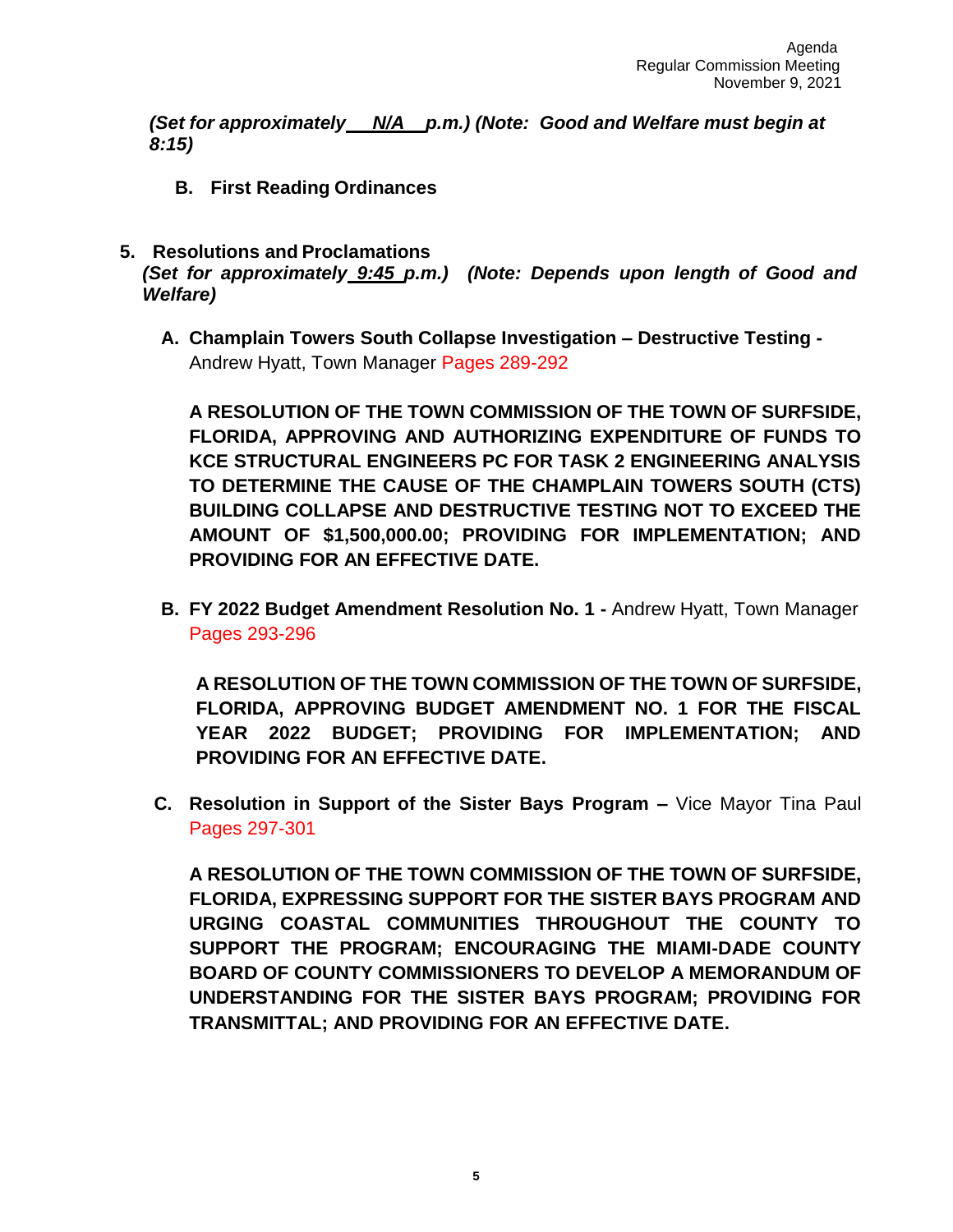*6.* **Good and Welfare/ Public Comments from Residents (***Set for approximately 8:15 p.m.) Public comments for subjects or items not on the agenda. Public comment on* 

*agenda items will be allowed when agenda item is discussed by the Commission.*

- **7. Town Manager and Town Attorney Reports** Town Manager and Town Attorney Reports have been moved to the Consent Agenda – Item 3.
- **8. Unfinished Business and New Business**

## **9. Mayor, Commission and Staff Communications**

- **A. Champlain Tower South Memorial** Vice Mayor Paul Pages 302-315
- **B. Amending the Town's Purchasing Code (Chapter 3) Commissioner Nelly** Velasquez Page 316-328
- **C. Ending Option to Contribute to Parking Fund in Lieu of Having Required Parking in Building Plans** – Commissioner Charles Kesl Pages 329-334
- **D. Demolition by Neglect**  Mayor Charles W. Burkett Pages 335-337
- **E. Excessive Homeless Contribution Made by the Former Commission**  Mayor Charles W. Burkett Pages 338-345
- **F. Lowering of Property Taxes and Water Bills Staff Report Andrew Hyatt,** Town Manager Page 346
- **G. Climate Environmental Collective Revised**  Vice Mayor Tina Paul Pages 347-349
- **H. Amending Town Code Section 2-237 Business Relationships**  Commissioner Eliana Salzhauer Pages 350-355
- **I.** Community Center Pool Deck Lighting Staff Report Andrew Hyatt, Town Manager Pages 356-357
- **J. Community Center Second Floor Staff Report**  Andrew Hyatt, Town Manager Page 358
- **K. Amend Tourist Board Ordinance –** Commissioner Nelly Velasquez Page 359
- **L. Legally Defective Charter Amendment Vote in 2012 –** Mayor Charles W. Burkett Pages 360-387
- **M. Cone of Silence/Secrecy** Mayor Charles W. Burkett Page 388
- **N. License Plate Readers**  Mayor Charles W. Burkett Page 389
- **O. Cancel Culture in Surfside**  Mayor Charles W. Burkett Pages 390-396
- **P. Permit Process -** Mayor Charles W. Burkett Pages 397-408
- **Q. High Water Bill –** Mayor Charles W. Burkett Pages 409-410
- **R. Increased Commercial Airliner Flights over Surfside** Mayor Charles W. Burkett Page 411
- **S. Purchase of Electric Vehicles** Mayor Charles W. Burkett Page 412
- **T. One-way Automatic Gate at 96th Street and Bay Drive** Mayor Charles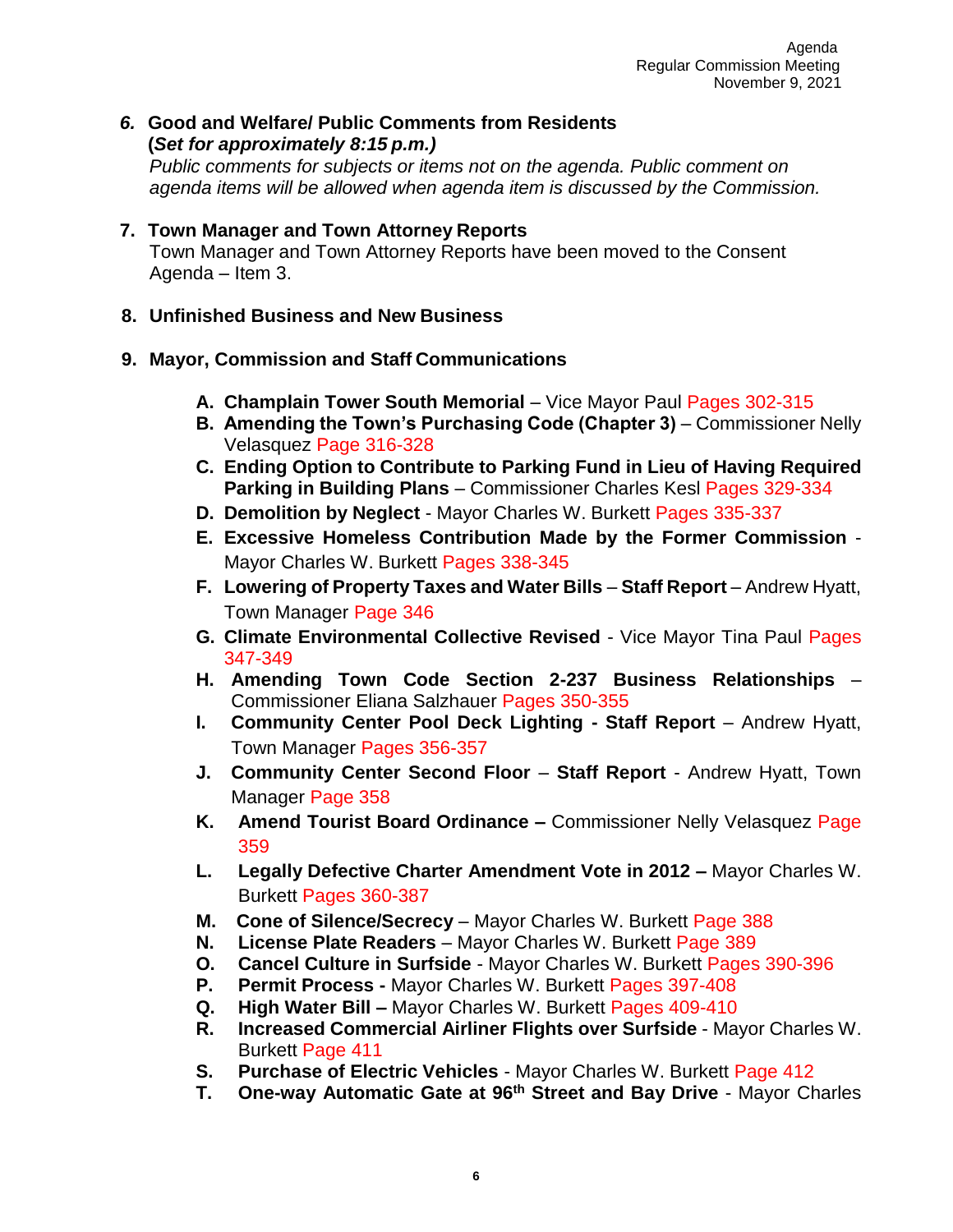W. Burkett Page 413

- **U. Draconian Fines for Residents** Mayor Charles W. Burkett Pages 414-420
- **V.** Surfside's Brand Name, Miami's Uptown Beach Town Mayor Charles W. Burkett Page 421
- W. Daylight Plane Requirement for New Construction Commissioner Charles Kesl Pages 422-424
- **X. Abandoned Sports Equipment on Streets, Unmarked Unattended** Commissioner Charles Kesl Pages 425-426
- **Y. Epinephrine Auto-Injectors (EpiPen) Policy Discussion** Commissioner Eliana Salzhauer Pages 427-430
- **Z. Private Security Service** Mayor Charles W. Burkett Page 431
- **AA. Champlain South: "Don't Wait…Accelerate!" Action Plan & Changes Necessary to Prevent Another Catastrophe –** Commissioner Eliana Salzhauer Pages 432-461
- **BB. Remote Participation by Commissioners –** Commissioner Charles Kesl Page 462
- **CC. Raising Houses in Surfside to Make our Town More Resilient and Sustainable –** Mayor Charles W. Burkett Pages 463-506
- **DD. Champlain South Memorial Park at 88th Street End -** Commissioner Eliana Salzhauer Pages 507-513
- **EE. Budget Meeting Fiasco**  Commissioner Eliana Salzhauer Page 514
- **FF. Zoning In Progress Extension**  Tony Recio, Town Attorney Pages 515- 521
- **GG. Ocean Front Grant Study Program**  Commissioner Nelly Velasquez Pages 522-526
- **HH. Ballot Question for March 15, 2022 Elections** Commissioner Nelly Velasquez Page 527
- **II. Art in Public Spaces Committee**  Commissioner Charles Kesl Pages 528- 529

## **10. Adjournment**

Respectfully submitted,

Andrew Hyatt Town Manager

THIS MEETING IS OPEN TO THE PUBLIC. IN ACCORDANCE WITH THE AMERICANS WITH DISABILITIES ACT OF 1990, ALL PERSONS THAT ARE DISABLED; WHO NEED SPECIAL ACCOMMODATIONS TO PARTICIPATE IN THIS MEETING BECAUSE OF THAT DISABILITY SHOULD CONTACT THE OFFICE OF THE TOWN CLERK AT 305-861-4863 EXT. 226 NO LATER THAN FOUR DAYS PRIOR TO SUCH PROCEEDING.

IN ACCORDANCE WITH THE PROVISIONS OF SECTION 286.0105, FLORIDA STATUTES, ANYONE WISHING TO APPEAL ANY DECISION MADE BY THE TOWN OF SURFSIDE COMMISSION, WITH RESPECT TO ANY MATTER CONSIDERED AT THIS MEETING OR HEARING, WILL NEED A RECORD OF THE PROCEEDINGS AND FOR SUCH PURPOSE, MAY NEED TO ENSURE THAT A VERBATIM RECORD OF THE PROCEEDINGS IS MADE WHICH RECORD SHALL INCLUDE THE TESTIMONY AND EVIDENCE UPON WHICH THE APPEAL IS TO BE BASED.

AGENDA ITEMS MAY BE VIEWED AT THE OFFICE OF THE TOWN CLERK, TOWN OF SURFSIDE TOWN HALL, 9293 HARDING AVENUE. ANYONE WISHING TO OBTAIN A COPY OF ANY AGENDA ITEM SHOULD CONTACT THE TOWN